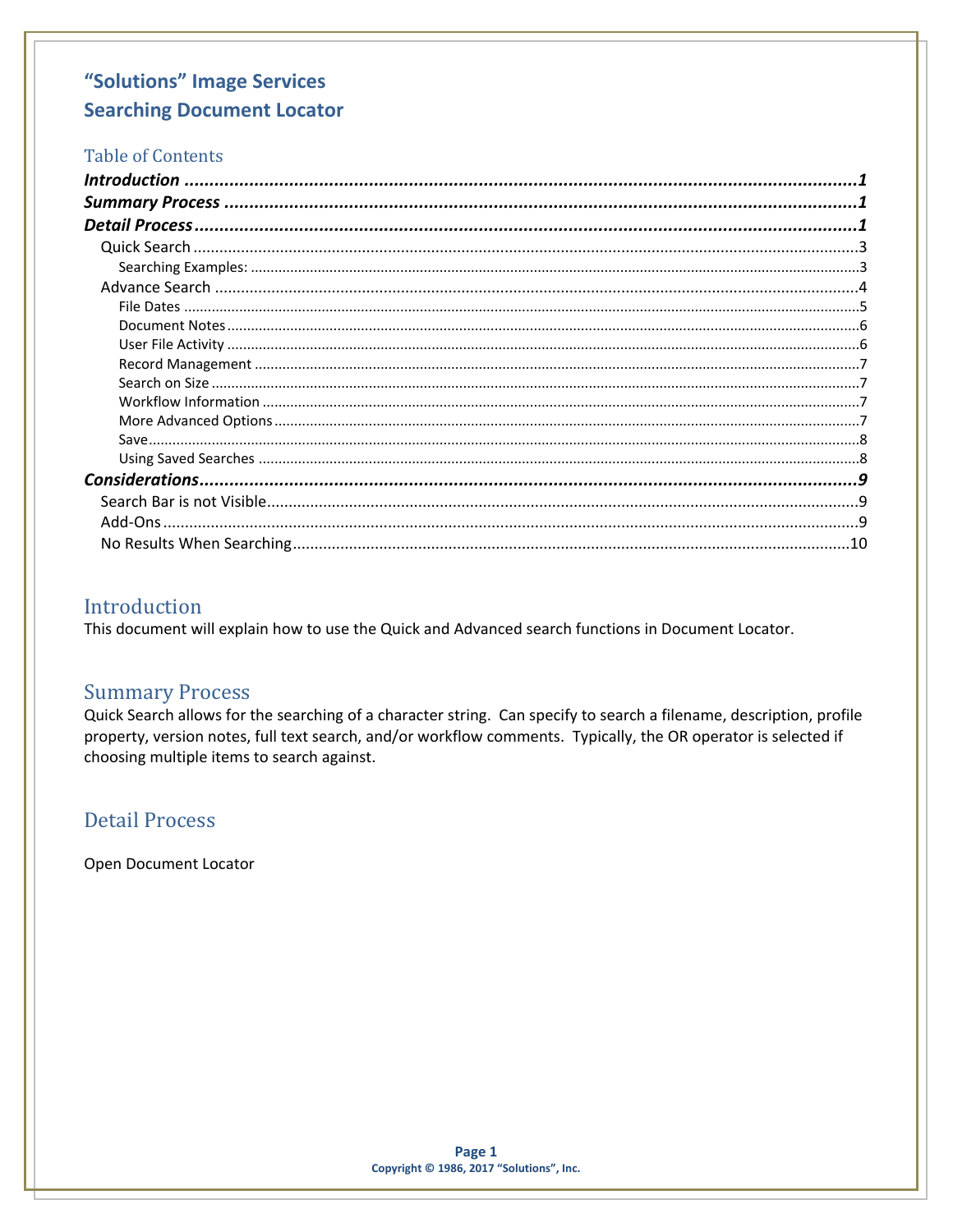| Support<br>File<br>Share View<br>Home<br>$\sqrt{2}$                                                                                                                                                                                                                                                                                                                                                                                                                                                                                                                                                                                                                                                                                                                                                                                                                                                                                                                                                                                                                                                                               |                                                                                                                                                                                                                                                                                                                                                                                                                                                                                                                                                                                                                                                                                                                                                                                                                                                                                                                                                                  |                                                                                                                               |                                                                                                                                                                                                  | $\sigma$<br>$\qquad \qquad -$         | ×<br>$\sqrt{2}$ |
|-----------------------------------------------------------------------------------------------------------------------------------------------------------------------------------------------------------------------------------------------------------------------------------------------------------------------------------------------------------------------------------------------------------------------------------------------------------------------------------------------------------------------------------------------------------------------------------------------------------------------------------------------------------------------------------------------------------------------------------------------------------------------------------------------------------------------------------------------------------------------------------------------------------------------------------------------------------------------------------------------------------------------------------------------------------------------------------------------------------------------------------|------------------------------------------------------------------------------------------------------------------------------------------------------------------------------------------------------------------------------------------------------------------------------------------------------------------------------------------------------------------------------------------------------------------------------------------------------------------------------------------------------------------------------------------------------------------------------------------------------------------------------------------------------------------------------------------------------------------------------------------------------------------------------------------------------------------------------------------------------------------------------------------------------------------------------------------------------------------|-------------------------------------------------------------------------------------------------------------------------------|--------------------------------------------------------------------------------------------------------------------------------------------------------------------------------------------------|---------------------------------------|-----------------|
| v 个 <mark>■ &gt; Document Locator &gt; SolutionsInternal &gt; Documents &gt; Internal Process Documentation &gt; Document Locator &gt; Support</mark><br>$\leftarrow$ $\rightarrow$                                                                                                                                                                                                                                                                                                                                                                                                                                                                                                                                                                                                                                                                                                                                                                                                                                                                                                                                               |                                                                                                                                                                                                                                                                                                                                                                                                                                                                                                                                                                                                                                                                                                                                                                                                                                                                                                                                                                  |                                                                                                                               |                                                                                                                                                                                                  | $\vee$ 0                              | $\circ$         |
| <b>DE</b> DocLocatorSolutions                                                                                                                                                                                                                                                                                                                                                                                                                                                                                                                                                                                                                                                                                                                                                                                                                                                                                                                                                                                                                                                                                                     |                                                                                                                                                                                                                                                                                                                                                                                                                                                                                                                                                                                                                                                                                                                                                                                                                                                                                                                                                                  |                                                                                                                               | 回回                                                                                                                                                                                               | Q =   Adv. Search Collections Preview |                 |
| $\mathbf{x}$<br>DL Adv. Search<br><b>Cuick access</b><br>New Hopen Save Q Search<br>Desktop<br>Repository Path to Search:<br><b>L</b> Downloads<br>DocLocatorSolutions\Documents\<br><b>Documents</b><br>All or part of the file name:<br>Pictures<br>Like -<br>dot<br>Words or phrase in the file:<br><b>E</b> lcm<br>All v<br>Renewal Postcards<br>Profile:<br>Becky<br>$\rightarrow$<br>- Any Property -<br>$\overline{ }$<br>Property<br>Operator Value(s)<br><b>Ga</b> OneDrive<br>Any Property Like<br>This PC<br><b>Desktop</b><br><b>Documents</b><br>Downloads<br>Music<br>$\circledcirc$<br><b>Search On File Dates</b><br>Pictures<br>$\textcircled{\scriptsize{0}} \textcircled{\scriptsize{0}} \textcircled{\scriptsize{0}}$<br><b>Document Notes</b><br><b>Fill</b> Videos<br><b>User File Activity</b><br><sup>12</sup> Windows (C:)<br><b>Record Management</b><br>boppedal (\\calculonfs\us<br><b>Search on Size</b><br>Phone recordings (P:)<br>$\circledS$<br><b>Workflow Information</b><br>TigerPaw Linked Documer<br>$\circledcirc$<br><b>More Advanced Options</b><br>company (\\calculonfs) (X<br>Network | Name /<br>Add Pages via Black Ice_2017-08-29.docx<br>Adding Stamps or Notes to Document in Black Ice_2017-08-29 2<br>Basic Scan Console Instructions_2017-08-29.docx<br>Black Ice Client Installation_2017-07-20.docx<br>Clean up Invalid Index Information from Conversion_2017-07-3 1<br>Configure Kofax Export Connector for DL_2017-05-23.docx<br>Cover Sheet Generator_2017-09-01.docx<br>Create separate note in Black Ice_2017-08-31.docx<br><b>Document Profiler Setup.docx</b><br>Ill Import from Content Manger_2017-07-21.docx<br><b>Directed Installation, Setup and Customization_2017-07-28.docx</b><br>□ New Profile Setup and Standards_2017-06-19.docx<br>DI ODBC Connector for Kofax and DL_2017-05-23.docx<br>RCUpdate Process in DL_2017-07-19.docx<br>Searching in Document Locator_2017-09-07.docx<br>Solutions_RecBookPageUpdate_2017-07-19.docx<br>Split Versions in to Individual Documents.docx<br>Update from RCGRGES_2017-08-03.docx | Version Checked Out By Description<br>$\overline{2}$<br>$\overline{2}$<br><boppedal><br/><math>\overline{a}</math></boppedal> | This describes how to configure the Kofax Export Connector for DL<br>Use these instructions when the note has been embedded into a document and needs to have a separate .ann file create.<br>r, |                                       |                 |
|                                                                                                                                                                                                                                                                                                                                                                                                                                                                                                                                                                                                                                                                                                                                                                                                                                                                                                                                                                                                                                                                                                                                   | $\langle$                                                                                                                                                                                                                                                                                                                                                                                                                                                                                                                                                                                                                                                                                                                                                                                                                                                                                                                                                        |                                                                                                                               |                                                                                                                                                                                                  |                                       | 旧日              |

The Quick Search is at the top of the screen and Advance Search will open a selection screen on the left side of the screen.

If the search options are not visible click on the View tab, Options, and select to display the DL Toolbar and DL Adv. Search.

| Support        |                                                    |       |                                         |                                   |                                                                                |   |                                                                                                      |                                                 |              |                                                                        |                |
|----------------|----------------------------------------------------|-------|-----------------------------------------|-----------------------------------|--------------------------------------------------------------------------------|---|------------------------------------------------------------------------------------------------------|-------------------------------------------------|--------------|------------------------------------------------------------------------|----------------|
| <b>File</b>    | Home                                               | Share | View                                    |                                   |                                                                                |   |                                                                                                      |                                                 |              |                                                                        |                |
| pane *         | <b>Preview pane</b><br>Navigation   Details pane   |       | $\mathcal{R}^{\prime}$<br>$\Rightarrow$ | 噩<br>---<br>EEE<br>Sort<br>$bv =$ | $\Box$ Group by $\sim$<br><b>ITTI Add columns</b> ▼<br>Size all columns to fit |   | Item check boxes<br>$\blacktriangleright$ File name extensions<br>$\blacktriangleright$ Hidden items | Hide selected<br><b>items</b>                   | 汇<br>Options |                                                                        |                |
|                | Panes                                              |       | Lavout                                  |                                   | Current view                                                                   |   | Show/hide                                                                                            |                                                 | 王            | <sup>W</sup> Change folder and search options                          |                |
| DL Adv. Search |                                                    |       |                                         | ×                                 |                                                                                |   | Name                                                                                                 |                                                 |              | Adobe Acrobat Create PDF Toolbar                                       | lersion Checke |
|                | New $\bigoplus$ Open <b>I</b> Save <b>Q</b> Search |       |                                         |                                   | <b>A</b> Quick access                                                          |   |                                                                                                      | ■ Add Pages via Black Ice 2 √                   |              | <b>DL</b> Toolbar                                                      |                |
|                |                                                    |       |                                         |                                   | $\Box$ Desktop                                                                 | À |                                                                                                      | ■ Adding Stamps or Notes                        |              | DL Adv. Search                                                         |                |
|                | Repository Path to Search:                         |       |                                         |                                   | Downloads                                                                      | À |                                                                                                      |                                                 |              | Sasic Scan Console Instructions_com ou conduct                         |                |
|                | DocLocatorSolutions\Documents\                     |       | 制                                       |                                   | 生<br>Documents                                                                 | À |                                                                                                      | ■ Black Ice Client Installation 2017-07-20.docx |              |                                                                        |                |
|                |                                                    |       |                                         |                                   |                                                                                |   |                                                                                                      |                                                 |              | <u> W</u> Clean up Invalid Index Information from Conversion 2017-07-3 |                |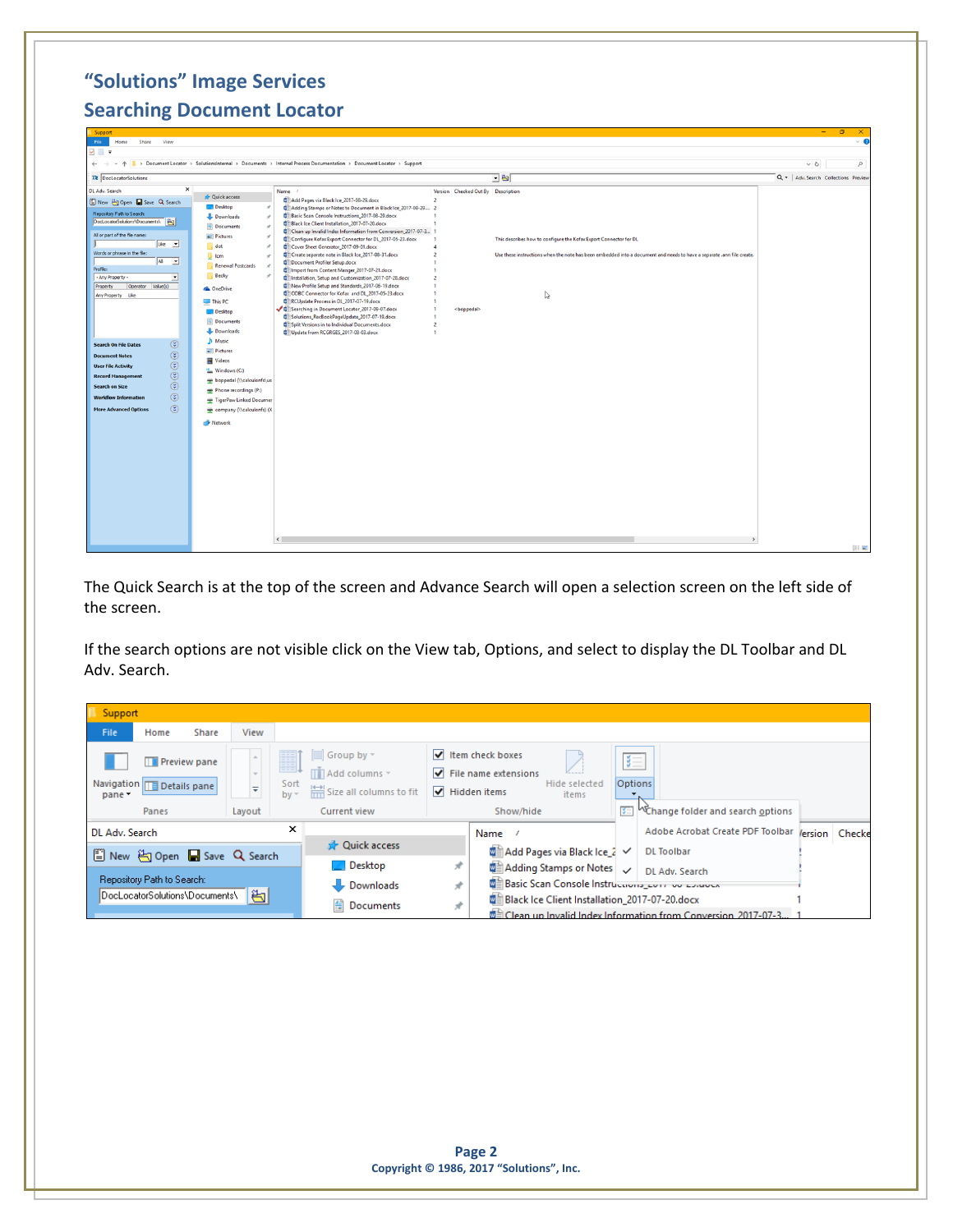## <span id="page-2-0"></span>**Quick Search**

Use the DL Toolbar to conduct a quick search.

| Locator Search Bar<br>Share<br>Home<br>View<br>File<br>$\sqrt{2}$<br>← → v ↑ Q > Document Locator > SolutionsInternal > Searches > My Searches > Locator Search Bar                                                                                                                                                                         |                                                                                     |                                                                                   |                                                                                       |                                                              | $\Box$<br>$\times$<br>$\hspace{0.1mm}-\hspace{0.1mm}$<br>$\vee$ 0<br>$\vee$ 0<br>۹                                                                                                                |
|---------------------------------------------------------------------------------------------------------------------------------------------------------------------------------------------------------------------------------------------------------------------------------------------------------------------------------------------|-------------------------------------------------------------------------------------|-----------------------------------------------------------------------------------|---------------------------------------------------------------------------------------|--------------------------------------------------------------|---------------------------------------------------------------------------------------------------------------------------------------------------------------------------------------------------|
| <b>DE</b> SolutionsInternal                                                                                                                                                                                                                                                                                                                 |                                                                                     |                                                                                   | - En Note                                                                             |                                                              | Q T Adv. Search Collections Preview                                                                                                                                                               |
| $\boldsymbol{\times}$<br>DL Adv. Search<br><b>Str Quick access</b><br>New Hopen Save Q Search<br><b>Desktop</b><br>Repository Path to Search:<br>Downloads<br>DocLocatorSolutions\Documents\<br><b>Documents</b><br>All or part of the file name:<br>$=$ Pictures<br>Like _ _<br>dot<br>Words or phrase in the file:<br>lcm<br>$ A $ $\vee$ | Name<br>Create separate note in Blac 2<br><b>Dill Kofax Capture training note</b> 9 | Version Checked Out By Description<br>Use these instr<br>Notes-to-date: Documents | Profile<br>Modified<br>Generic Docu<br>8/31/2017 11:38:30 AM<br>10/12/2016 4:39:26 PM | Size Path<br>281 KB SolutionsInter<br>27.4 KB SolutionsInter | <b>Filenames and Extensions</b><br><b>Descriptions</b><br><b>Version Notes</b><br>All Property Values<br><b>Full Text Indexing</b><br><b>Workflow Comments</b><br><b>Search Using OR Operator</b> |

The repository to be searched is shown in the left input field—can be changed if you have more than one repository. Use the folder to the right of the field to narrow down the search area.

| <b>24</b> DocLocatorSolutions                                                                               |                                                                                                   |                                                                                                                                                                                                    | ᆀ                                                                                                                                                                                                                               |                     |
|-------------------------------------------------------------------------------------------------------------|---------------------------------------------------------------------------------------------------|----------------------------------------------------------------------------------------------------------------------------------------------------------------------------------------------------|---------------------------------------------------------------------------------------------------------------------------------------------------------------------------------------------------------------------------------|---------------------|
| <b>Cuick access</b><br>Da Document Locat                                                                    | $\hat{\phantom{a}}$<br>ID<br>Documents<br><b>Projects</b>                                         | <b>Description</b><br><b>User Documents Container</b><br><b>Projects Description</b>                                                                                                               | <b>Browse For Folder</b><br><b>Browse for Folder</b>                                                                                                                                                                            | $\times$            |
| Desktop<br>×.<br>Downloads<br>÷<br>育<br>Documents<br>À<br>$\blacksquare$ Pictures<br>À<br>company (\\calc x | $\Box$ Recycle Bin<br><b>I</b> Reports<br>Repository Configura<br>Q Searches<br><b>O</b> Workflow | <b>Deleted Documents Container</b><br><b>SQL Reporting Services Reports</b><br><b>Administration Tools For Repository</b><br><b>Saved Searches Container</b><br><b>Workflow Tasks and Messages</b> | ₽<br>Documents<br>$\checkmark$<br>alison<br>Becky                                                                                                                                                                               | $\hat{\phantom{1}}$ |
| boppedal (\\calc x*<br>Packages (\\calc ><br>Renewal Postcan **<br>dot<br>$\mathcal{R}$<br>À<br>Image       |                                                                                                   |                                                                                                                                                                                                    | <b>Blue</b> rints<br><b>Board Of Supervisors Meetings</b><br><b>Budget Worksheets</b><br><b>Claims Processing</b><br><b>Claims Processing Multiple</b><br><b>Claims Processing Secondary Roads</b><br><b>Compensation Board</b> |                     |
| $\Box$ lcm<br>À<br>Becky<br>À<br><b>ConeDrive</b><br>$\Box$ This PC                                         |                                                                                                   |                                                                                                                                                                                                    | To view subfolders, click the symbol next to a folder.<br>Make New Folder<br>Cancel<br>OK                                                                                                                                       | $\checkmark$        |

### **\*\*\*Remember if you change the path here, to change it back to Documents when finished or you may not get the results you expect next time you search.\*\*\***

Enter in the text to be searched for.

Use the drop down arrow next to the search icon to dictate where to look for the text specified.

The Quick Search is not case sensitive.

A wild card is not needed to do a character string search but **can be** used to do a more specific search. The wild card is an \*.

### <span id="page-2-1"></span>**Searching Examples:**

County will return all items that have county anywhere within the guidelines selected in the dropdown options. County\* will return items that begin with the word county within the guidelines selected in the dropdown options.

\*county will return items that end with the word county within the guidelines selected in the dropdown options.

These examples also apply when using the Advance Search feature.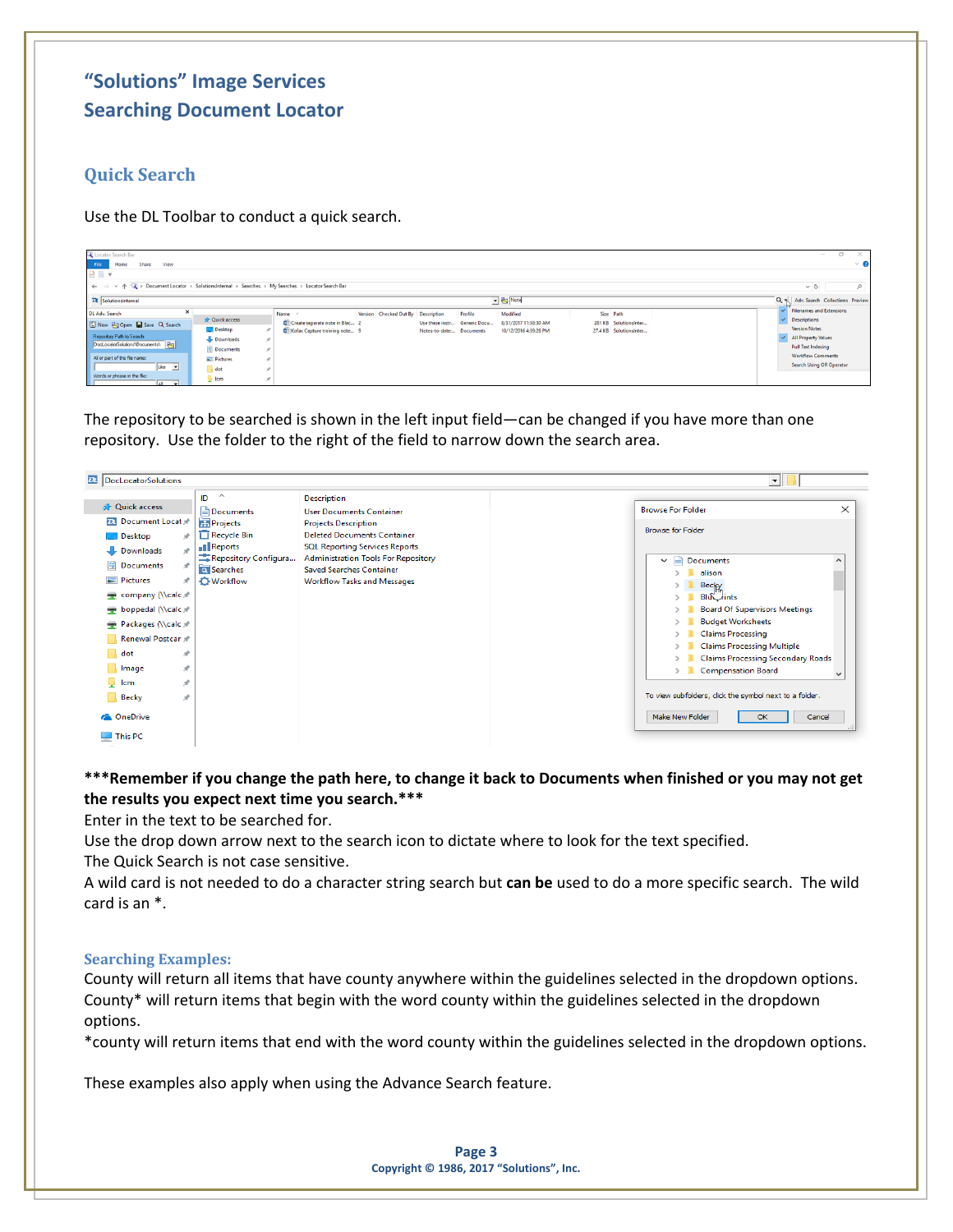## **"Solutions" Image Services**

### **Searching Document Locator**

### <span id="page-3-0"></span>**Advance Search**

To narrow down the search, use the Advance Search option.

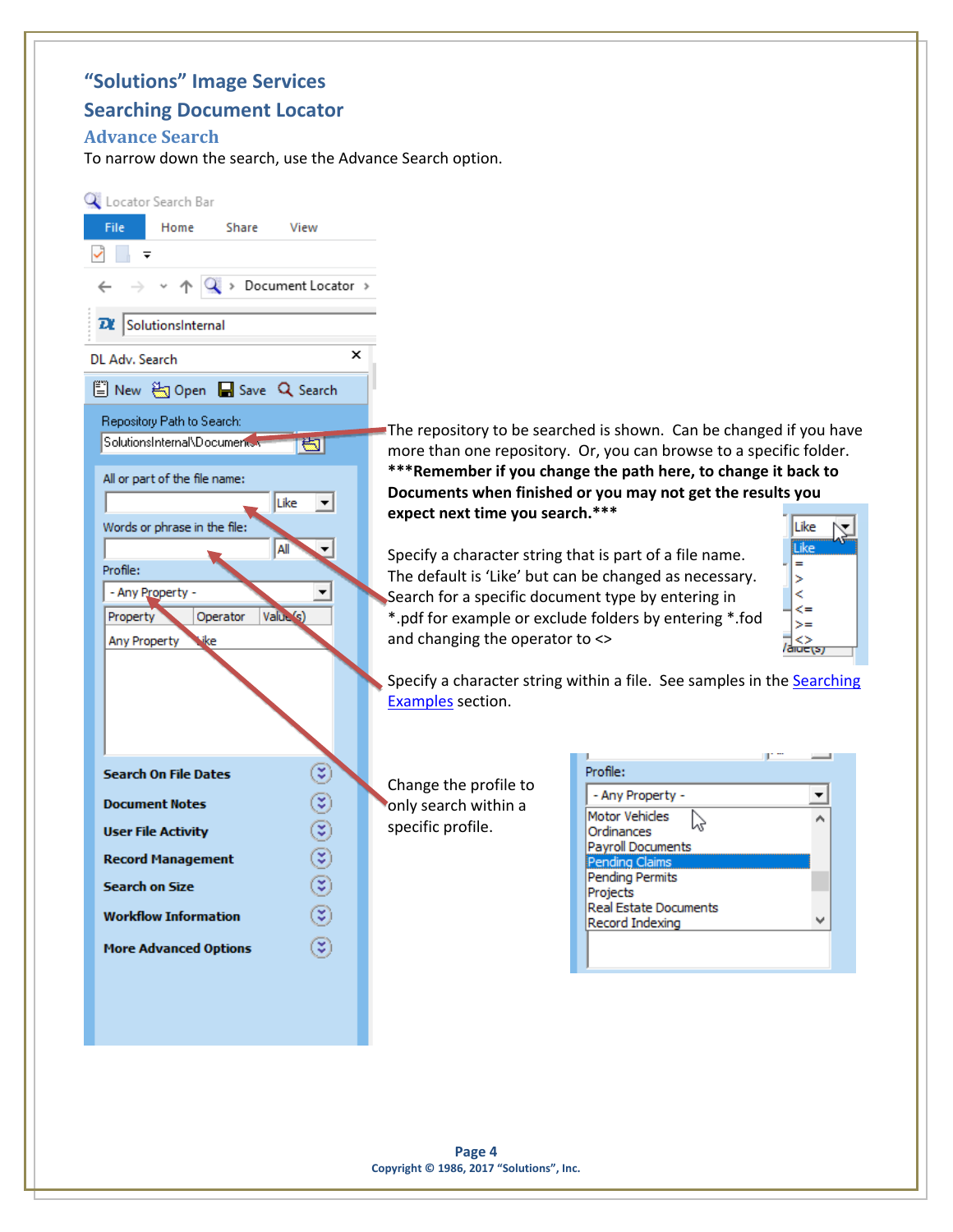Once a profile is selected, the selection property will change accordingly. In the sample to the right, the profile Motor Vehicles was selected, and the properties shown are the index fields for motor vehicles.

| Profile:                    |          | Δť       |                          |
|-----------------------------|----------|----------|--------------------------|
| Motor Vehicles              |          |          | $\overline{\phantom{a}}$ |
| Property                    | Operator | Value(s) |                          |
| Title Number                | $=$      | AH12345  | $\overline{\phantom{a}}$ |
| <b>Plate Number</b>         | $\equiv$ |          |                          |
| <b>VIN Number</b>           | $\equiv$ |          |                          |
| <b>Owner Name</b>           | $=$      |          |                          |
| Motor Vehicle Doc Type      | $\equiv$ |          |                          |
|                             |          |          |                          |
| <b>Search On File Dates</b> |          |          | ю                        |

To search for any of the property values, select the appropriate operator (in this sample it is equal to) and enter in the value to search for.

Click on the Operator to change as needed.



You may search by various criteria using the remaining options.

#### <span id="page-4-0"></span>**File Dates**

Use this option to search by various dates.

| <b>Search On File Dates</b> |                                    | Ã                        |
|-----------------------------|------------------------------------|--------------------------|
| Select File Date:           | Operation:                         |                          |
| - Select Date -             | $\overline{\phantom{a}}$<br>Equals | $\overline{\phantom{a}}$ |
| 9/7/2017                    |                                    | ▼                        |
|                             | и                                  |                          |

Use the drop down on Select File Date to choose from several different date types.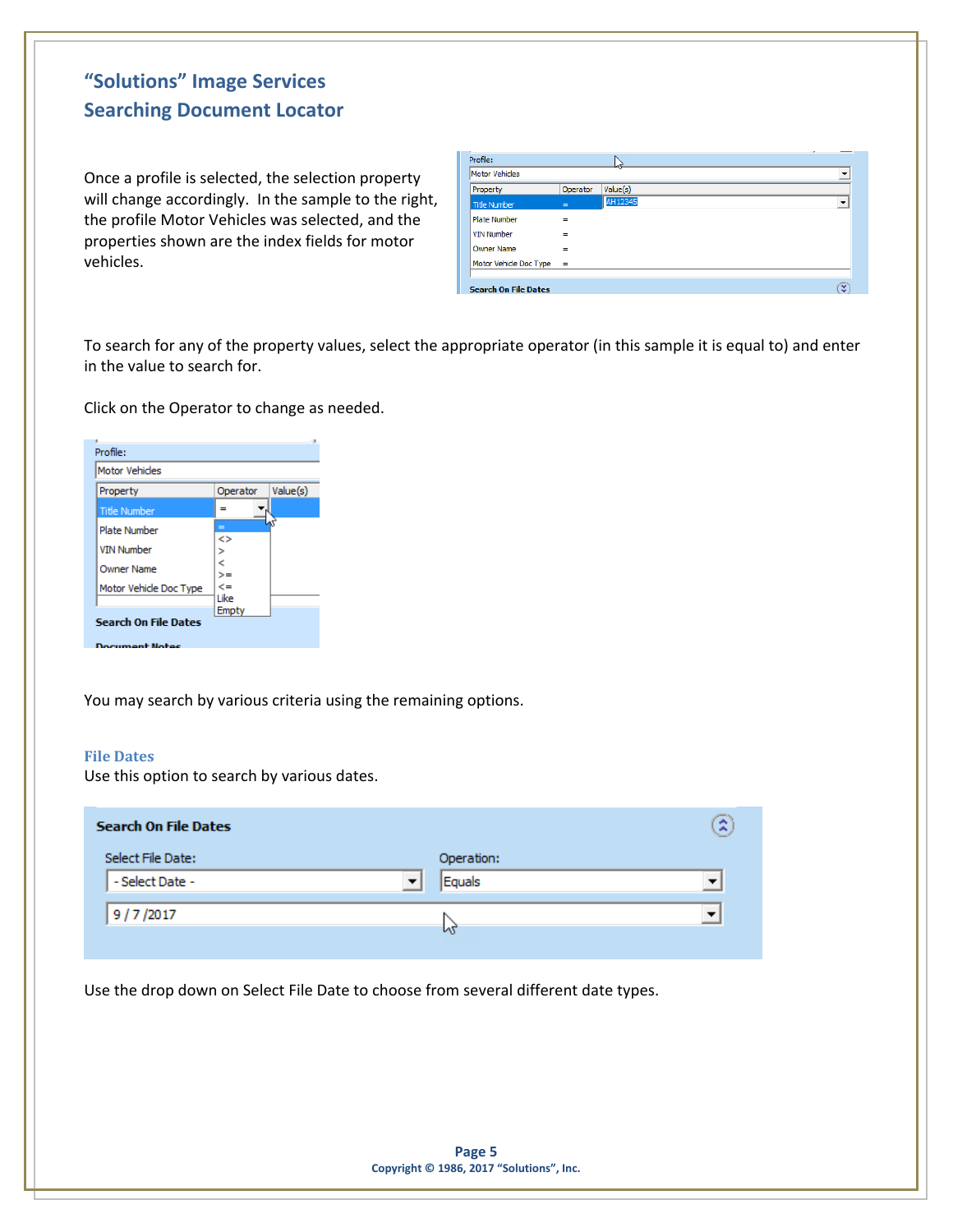| <b>Search On File Dates</b> |                       | 2 |
|-----------------------------|-----------------------|---|
| Select File Date:           | Operation:            |   |
| - Select Date -             | Equals                | ▼ |
| - Select Date -             | $\wedge^{\mathsf{L}}$ |   |
| <b>File Created</b>         |                       | ▼ |
| <b>File Imported</b>        |                       |   |
| <b>Last Accessed</b>        |                       |   |
| Last Updated                |                       |   |
| <b>D</b> Checked Out        |                       | ₹ |
| Version Created             |                       |   |
| <b>U</b> Workflow Requested | w                     | ¥ |
| <b>Record Management</b>    |                       | ₹ |

File Imported is the date the document was scanned, imported, or dragged and dropped into Document Locator.

#### <span id="page-5-0"></span>**Document Notes**

| <b>Document Notes</b>  |    |  |  | R            |
|------------------------|----|--|--|--------------|
| Document Status:       | Иŕ |  |  |              |
|                        |    |  |  |              |
| Description:           |    |  |  |              |
|                        |    |  |  |              |
| Version Notes:         |    |  |  |              |
|                        |    |  |  |              |
| <b>Document Notes:</b> |    |  |  |              |
|                        |    |  |  |              |
|                        |    |  |  | <b>SPIER</b> |

Use these fields to search Descriptions, Version Notes or Documents Notes that may have been keyed in by users.

The rest of the fields shown are seldom used but are available to further narrow down a search.

### <span id="page-5-1"></span>**User File Activity**

| <b>User File Activity</b> | 2 |
|---------------------------|---|
| Checked Out By:           |   |
|                           |   |
| Last Updated By:          |   |
|                           |   |
| Last Accessed By:         |   |
|                           |   |
| Created By:               |   |
|                           |   |
|                           |   |

**Page 6 Copyright © 1986, 2017 "Solutions", Inc.**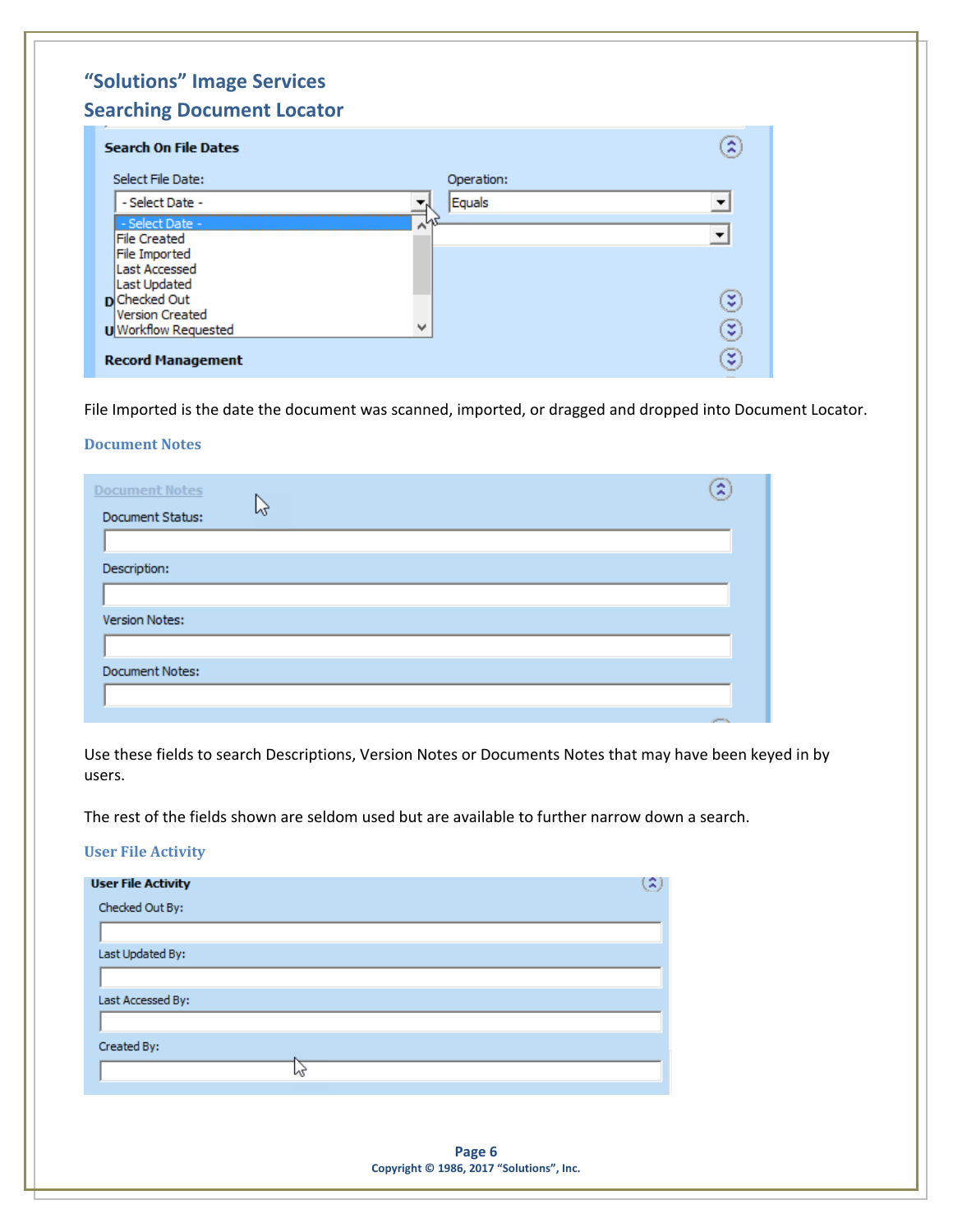### <span id="page-6-0"></span>**Record Management**



#### <span id="page-6-1"></span>**Search on Size**

| search on Size |   | -<br>×<br><b>Targant</b> |
|----------------|---|--------------------------|
| $>=$           | ∼ |                          |

#### <span id="page-6-2"></span>**Workflow Information**

| <b>Workflow Information</b> | R |
|-----------------------------|---|
| Route Name:                 |   |
| Workflow Step Name:         |   |
|                             |   |
| Workflow Participant:       |   |
|                             |   |
| <b>Workflow Comments:</b>   |   |
| Workflow Submitted By:      |   |
| <b>Workflow Active</b>      |   |
| <b>Workflow Step Active</b> |   |

#### <span id="page-6-3"></span>**More Advanced Options**

| <b>More Advanced Options</b>     | 3 |
|----------------------------------|---|
| Version History:                 |   |
| - Select Version -               | ▾ |
| <b>C</b> In the last n days<br>い |   |
| $\bigcap$ In the last n files    |   |
| Non Versioned Files              |   |
| <b>Compressed Files</b>          |   |
| Dependent Master Files           |   |
| Dependent Child Files            |   |
| Rendered PDF Files               |   |
| $\nabla$ Search All Sub Folders  |   |
| <b>Template Files</b>            |   |
| <b>Block Security Configured</b> |   |

Enter in your search criteria. Click on the Search icon in the Advance Search box.

**Page 7 Copyright © 1986, 2017 "Solutions", Inc.**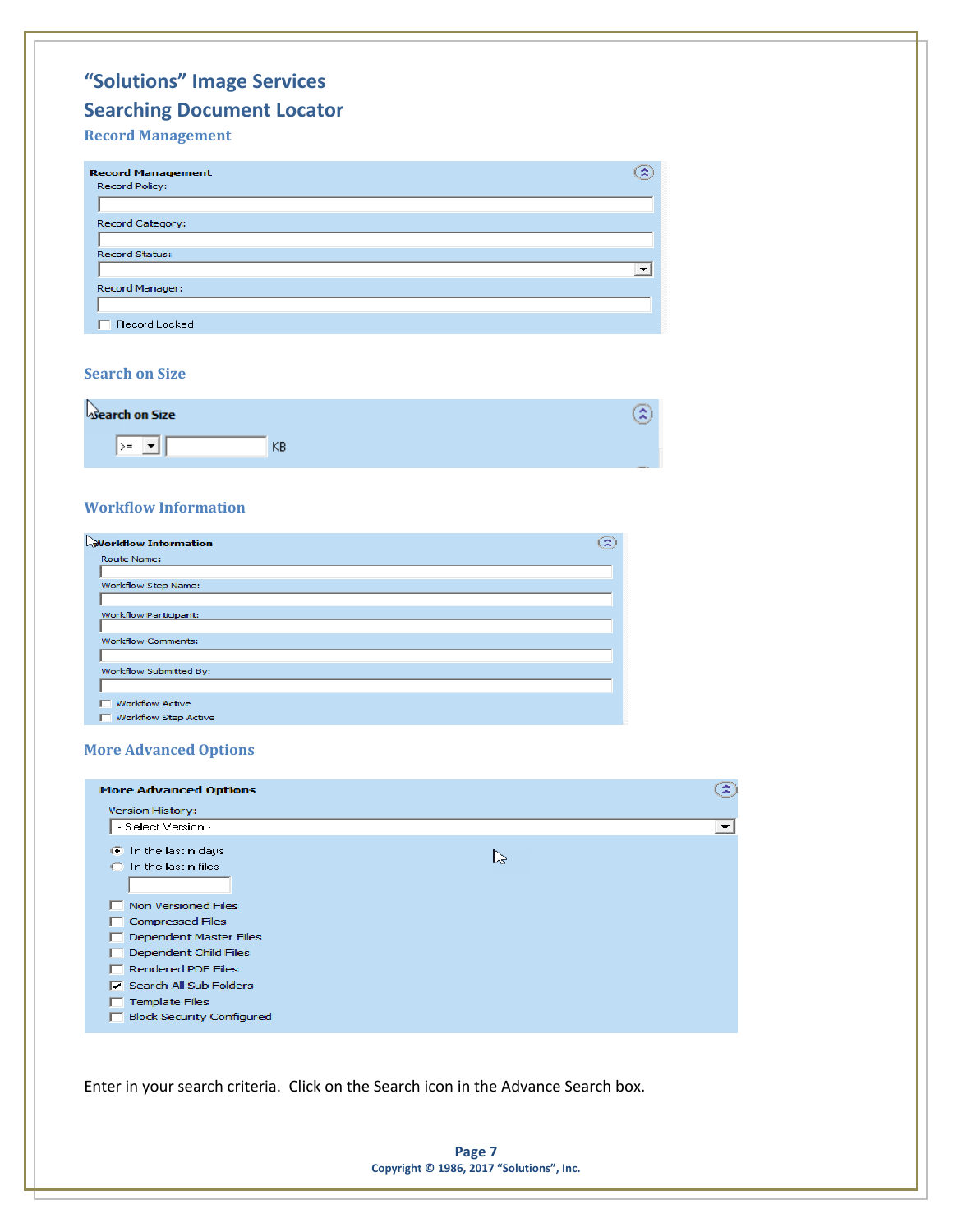#### <span id="page-7-0"></span>**Save**

Advance Searches can be saved. You may want to save a search if you find yourself using it often. Save the preferred search by clicking on Save, Name the Search.

|                                                                                                                                                                | DocLocatorSolutions - Save Search    | 7      | × |
|----------------------------------------------------------------------------------------------------------------------------------------------------------------|--------------------------------------|--------|---|
| Look In:                                                                                                                                                       | Searches                             | 白首刘丽~  |   |
| <b>AJ</b> alison<br>a All Active Workflows<br>al Disallowed real estate<br><b>&amp;</b> farrell<br><b>N</b> re by parcel<br>Redacted<br><b>&amp; Solutions</b> | Underground Construction Application |        |   |
| File Name:                                                                                                                                                     | Motor Vehicle by Title               | Save   |   |
| Description:                                                                                                                                                   |                                      | Cancel |   |
| Files of Type:                                                                                                                                                 | All Files (*.*)                      |        |   |

### <span id="page-7-1"></span>**Using Saved Searches**

Click on Advance Search, then Open to select a saved search.

|                                                                                                                                                                                    | DocLocatorSolutions - Open Search    |          | 7      |
|------------------------------------------------------------------------------------------------------------------------------------------------------------------------------------|--------------------------------------|----------|--------|
| Look In:                                                                                                                                                                           | Searches                             | <b>v</b> | 白首圆丽~  |
| <b>A</b> alison<br>्री All Active Workflows<br>a) Disallowed real estate<br><sup>2</sup> farrell<br>o Motor Vehicle by Title<br>्री re by parcel<br>Redacted<br><b>J</b> Solutions | Underground Construction Application |          |        |
| File Name:                                                                                                                                                                         |                                      |          | Open   |
| Files of Type:                                                                                                                                                                     | All Files (*.*)                      |          | Cancel |

Saved searches can also be selected directly from the main Document Locator screen.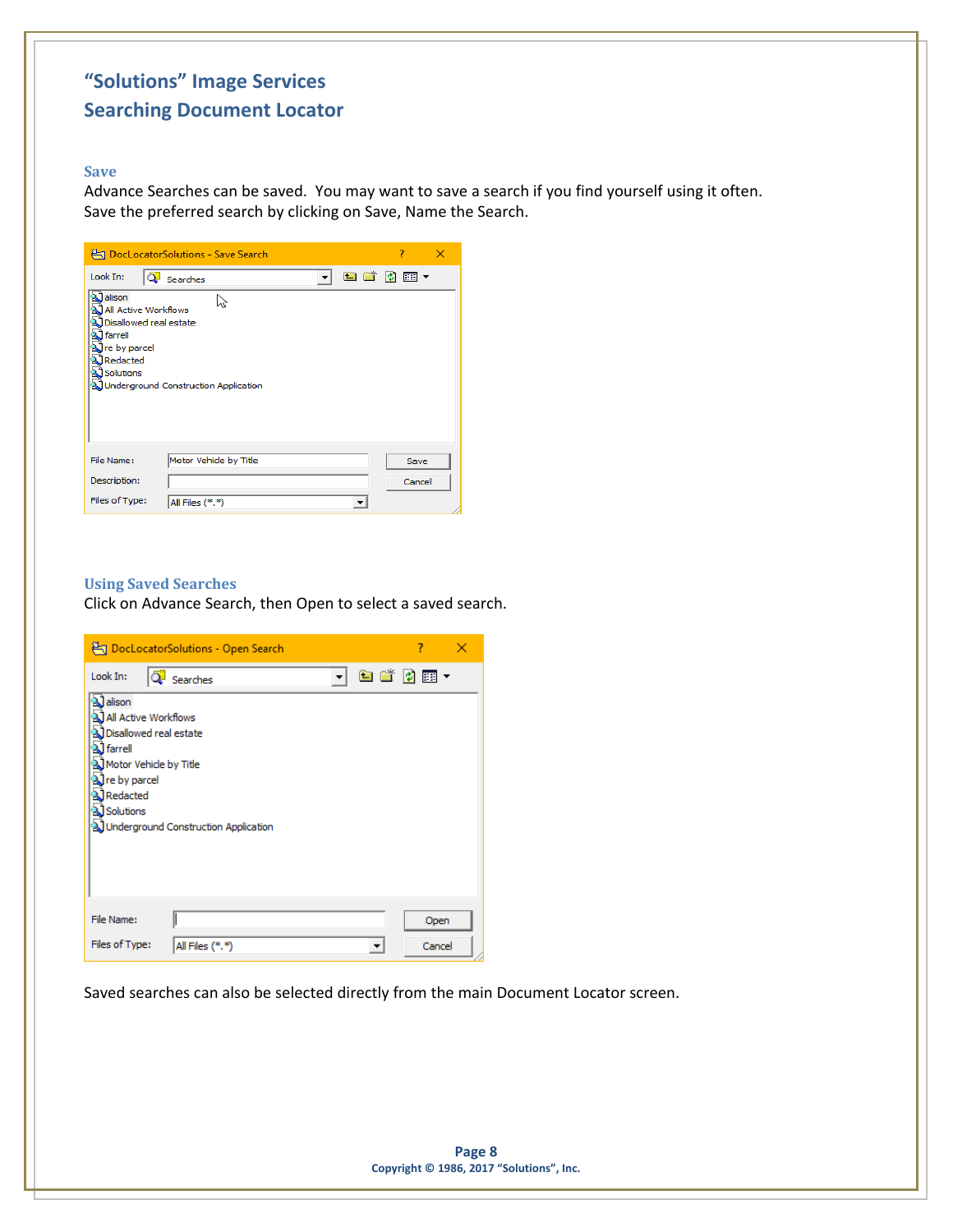| <b>The DocLocatorSolutions</b>              |                      |                                        |                                                           |  |
|---------------------------------------------|----------------------|----------------------------------------|-----------------------------------------------------------|--|
| File<br>Home<br>Share                       |                      | View                                   |                                                           |  |
| ✓                                           |                      |                                        |                                                           |  |
|                                             |                      | Document Locator > DocLocatorSolutions |                                                           |  |
|                                             |                      |                                        |                                                           |  |
| 7X.<br>SolutionsInternal                    |                      |                                        |                                                           |  |
|                                             |                      | ID                                     | <b>Description</b>                                        |  |
| <b>R</b> Quick access                       |                      | <b>Separator</b> Documents             | <b>User Documents Container</b>                           |  |
| Desktop                                     | À                    | <b>Projects</b>                        | <b>Projects Description</b>                               |  |
| Downloads                                   | $\overrightarrow{r}$ | <b>Recycle Bin</b>                     | <b>Deleted Documents Container</b>                        |  |
| 鱛<br><b>Documents</b>                       | À                    |                                        | Repository Configurat Administration Tools For Repository |  |
| <b>Pictures</b><br>$\overline{\phantom{0}}$ | À                    | <b>Q.</b> Searches                     | <b>Saved Searches Container</b>                           |  |
|                                             |                      | & Workflow                             | <b>Workflow Tasks and Messages</b>                        |  |
| dot                                         | $\overrightarrow{A}$ |                                        |                                                           |  |
| lcm                                         | $\mathcal{A}$        |                                        |                                                           |  |
| <b>Donaural Doctonole</b>                   |                      |                                        |                                                           |  |

Double click to select a saved search

| Searches                                     |               |                                             |                        |                  |          |           |
|----------------------------------------------|---------------|---------------------------------------------|------------------------|------------------|----------|-----------|
| File<br>Home<br>Share                        |               | View                                        |                        |                  |          |           |
| Ψ                                            |               |                                             |                        |                  |          |           |
|                                              |               | Document Locator ><br>DocLocatorSolutions > | Searches               |                  |          |           |
| ←                                            |               |                                             |                        |                  |          |           |
| $\overline{\mathbf{a}}$<br>SolutionsInternal |               |                                             |                        |                  |          |           |
|                                              |               |                                             |                        |                  |          |           |
|                                              |               | SearchName                                  | <b>Description</b>     | Container        | Owner    | CreatedBy |
| <b>Duick access</b>                          |               | My Searches                                 | <b>User Specific S</b> | <b>Documents</b> | cssadmin | cssadmin  |
| <b>Desktop</b>                               | ÷             | Q alison                                    |                        | Documents        | cssadmin | alison    |
| Downloads                                    | ÷             | <b>Q</b> All Active Workflows               |                        | Documents        | cssadmin | alison    |
| 闛<br><b>Documents</b>                        | ÷             | Q. Disallowed real estate                   |                        | Documents        | cssadmin | alison    |
|                                              |               | <b>Q</b> farrell                            |                        | <b>Documents</b> | cssadmin | alison    |
| Pictures                                     | À             | Motor Vehicle by Title                      |                        | Documents        | cssadmin | cssadmin  |
| dot                                          | À             | <b>Q</b> re by parcel                       |                        | <b>Documents</b> | cssadmin | alison    |
| u<br>Icm                                     | À             | Redacted                                    |                        | Documents        | cssadmin | alison    |
| <b>Renewal Postcards</b>                     | $\mathcal{A}$ | <b>Q</b> Solutions                          | AS400 Search           | <b>Documents</b> | cssadmin | cssadmin  |
|                                              |               | Underground Construction Ap                 |                        | Documents        | cssadmin | alison    |
| <b>Becky</b>                                 | À             |                                             |                        |                  |          |           |

# <span id="page-8-0"></span>**Considerations**

## <span id="page-8-1"></span>**Search Bar is not Visible**

Click on View, Options and select DL Toolbar/DL Advance Search

### <span id="page-8-2"></span>**Add-Ons**

If you are not able to search or cannot open the advance search pane, verify that the Document Locator Add-Ons are enabled in Internet Explorer.

Open an Internet Explorer session

Click on Tools or the gear icon



Verify the DL Toolbar and DL Adv Search add-ons enabled. If they are not, right click and select enable or highlight and click enable at the bottom right of the screen.